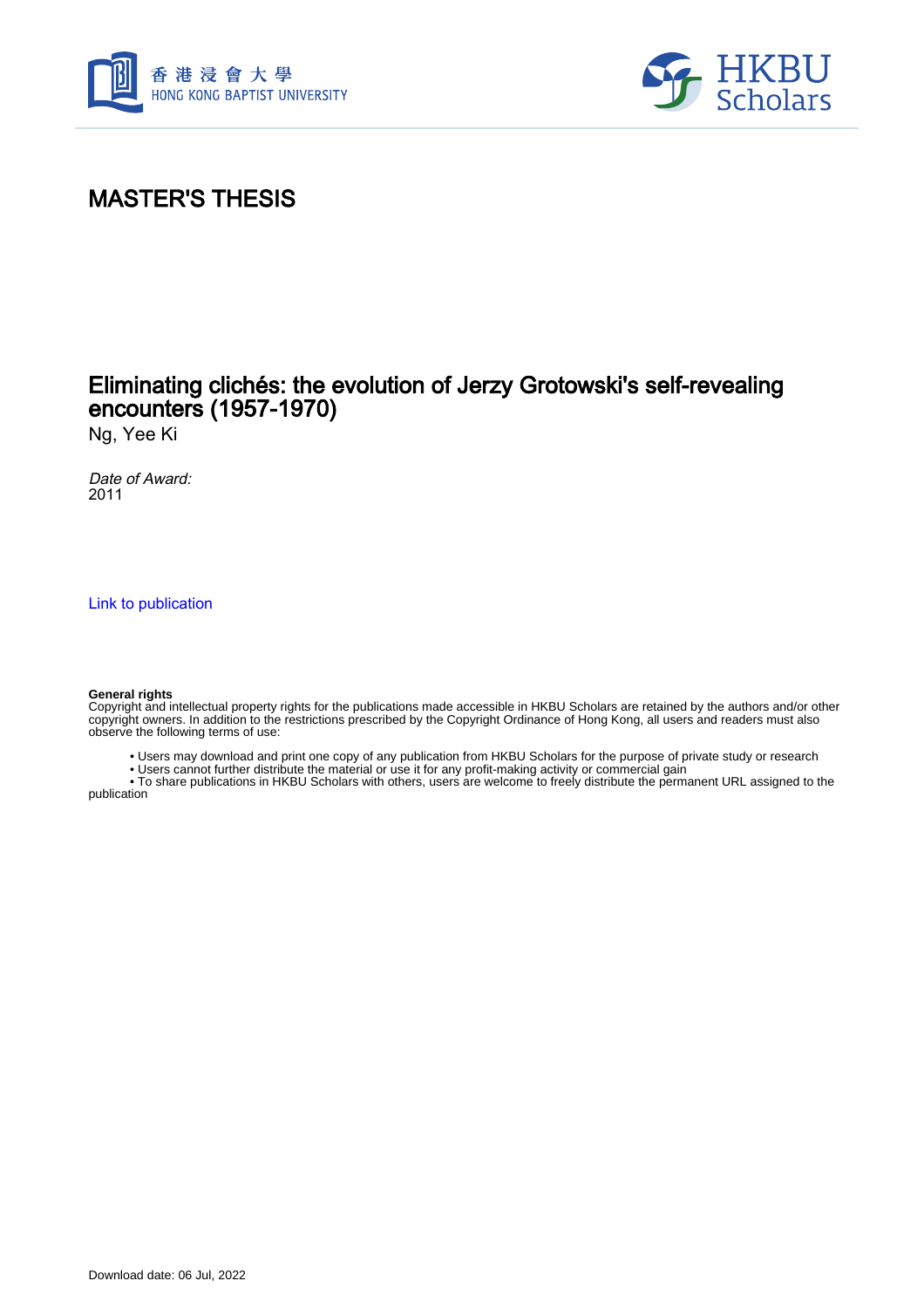#### **Eliminating Clichés:**

### **The Evolution of Jerzy Grotowski's Self-revealing Encounters**

**(1957-1970)** 

**NG Yee Ki** 

### **A thesis submitted in partial fulfilment of the requirements**

### **for the degree of**

### **Master of Philosophy**

# **Principal Supervisor: Dr. LEE Wai Sum**

**Hong Kong Baptist University** 

**September 2011**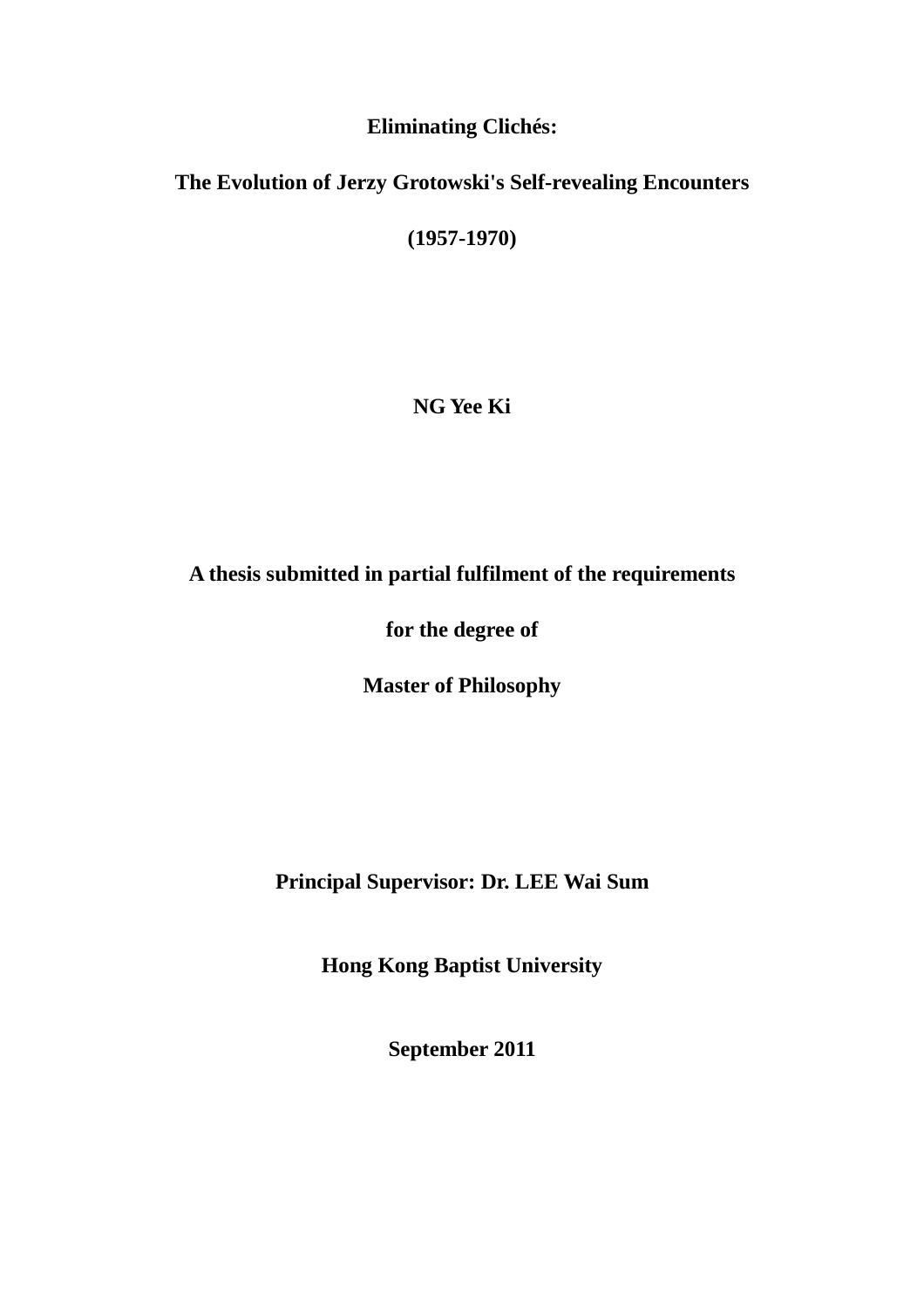#### **Abstract**

Being narrowed down as a theatre innovation, the value and significance of Jerzy Grotowski's self-revealing investigation is often overlooked and underestimated. To explore the value of his works, an elementary investigation which responds to the unique features of his pursuit and loopholes of the existing studies is necessary. This dissertation suggests using the notions of *encounter* and *cliché* as the keys to understand his works. By analyzing the evolution of the form of encounter induced by different theatrical forms employed by him, and the changing notion of *cliché* implied in the corresponding forms in 1957-70, this dissertation seeks to explore the essence of Grotowski's work-based and methodology-oriented investigation.

In chapter one, I have explained my methodology in relation to the unique features of Grotowski's pursuit and the current methodologies approaching his works. Subsequently, chapter two focused on the analysis of the assumption of and rationale behind his self-revealing investigation in relation to different sources of influence, especially Hindus philosophy and Stanislavski's Method of Physical Actions. In chapter three, by analyzing the three forms of *encounter* (i.e. *text-oriented*, *scenography-oriented*  and *actor-oriented encounter*) which were identified in his theatrical productions in 1957-70, the *clichés* implied and *wholeness* revealed are examined. In Chapter four, by examining the metamorphosis of the Grotowski's notion of *encounter*, *clichés* and *wholeness*, the value and significances of Grotowski's self-revealing investigation and this dissertation were evaluated.

By analyzing the shortcomings of existing research and exhibiting my own methodology, this dissertation could possibly enrich the current studies on Grotowski.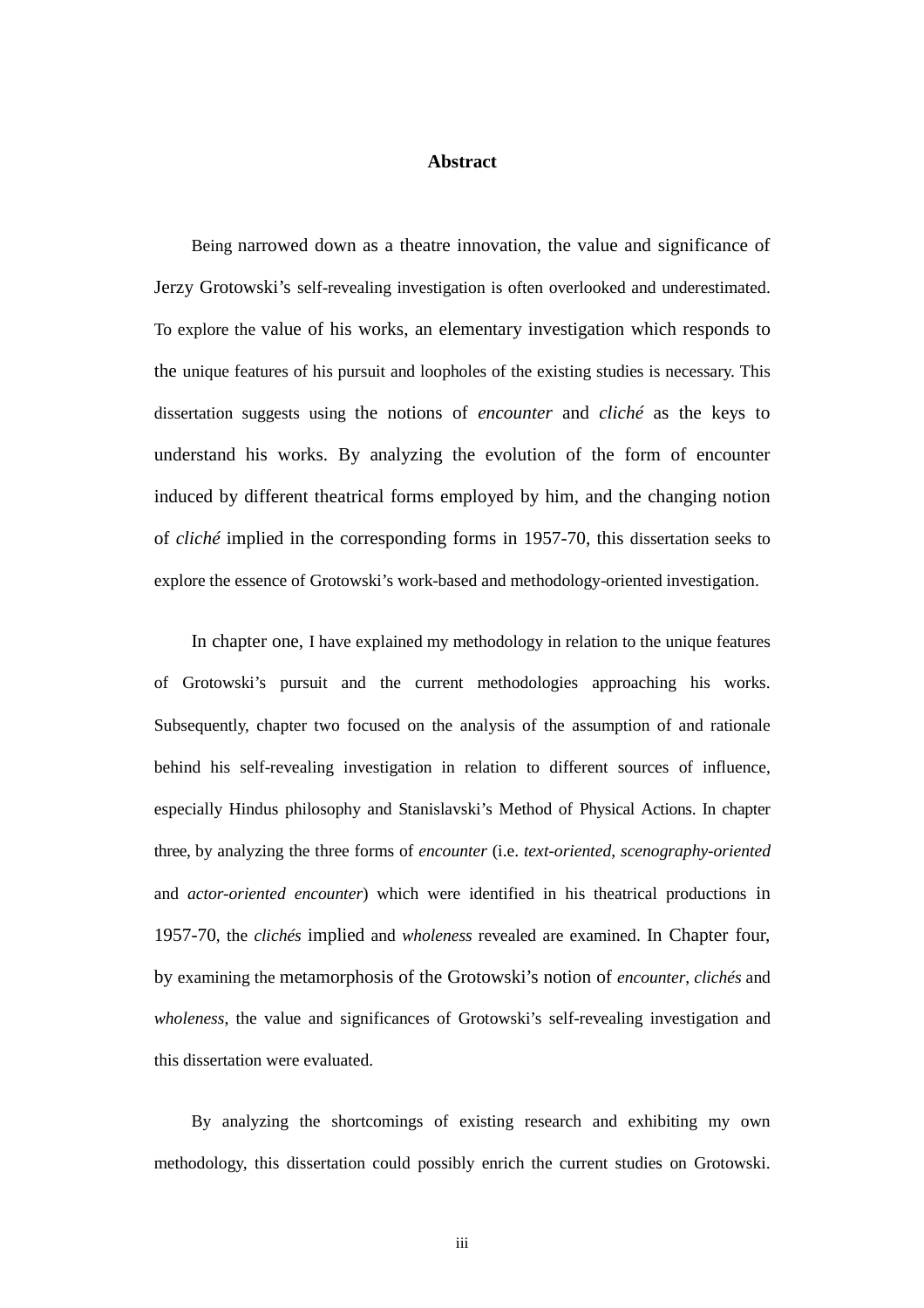Besides, the discovery of the self-revealing possibilities in the analysis of Grotowski's pursuit was believed to be inspiring to the development of education, theatre and self-exploration of individual in Hong Kong.